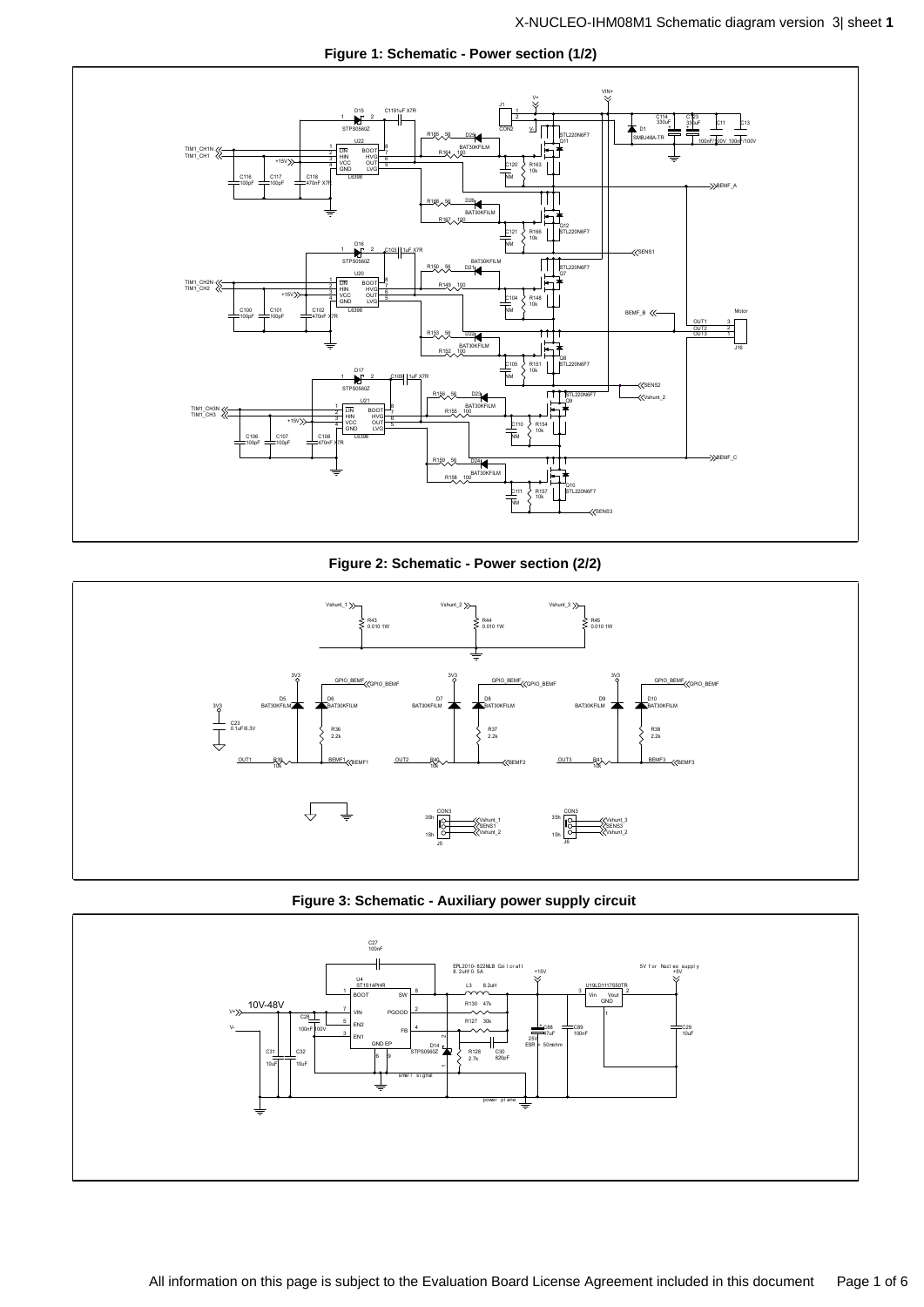



**Figure 5: Schematic - Analog conditioning and Current protection circuit**

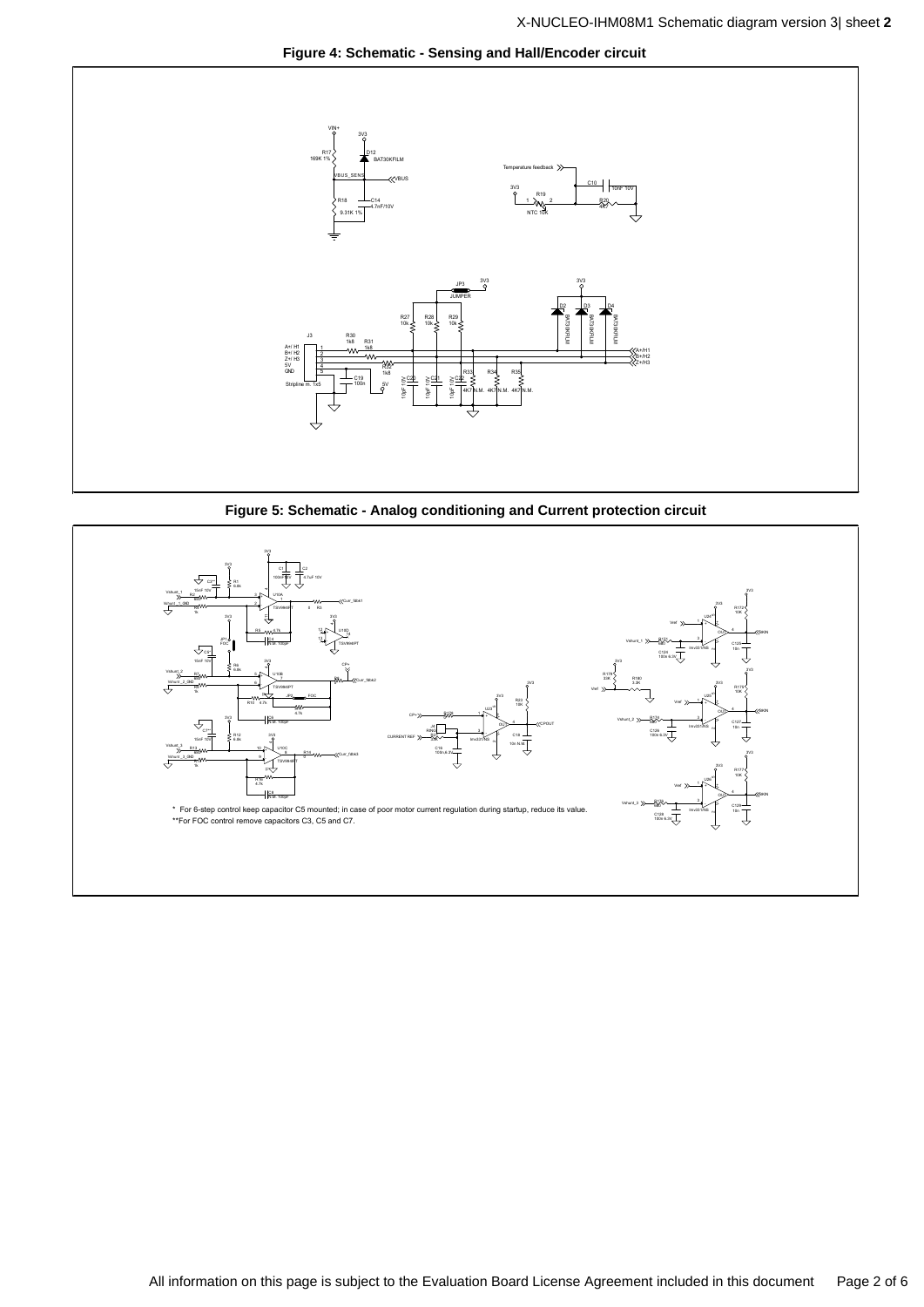

**Figure 6: Schematic - MCU pinout assignment**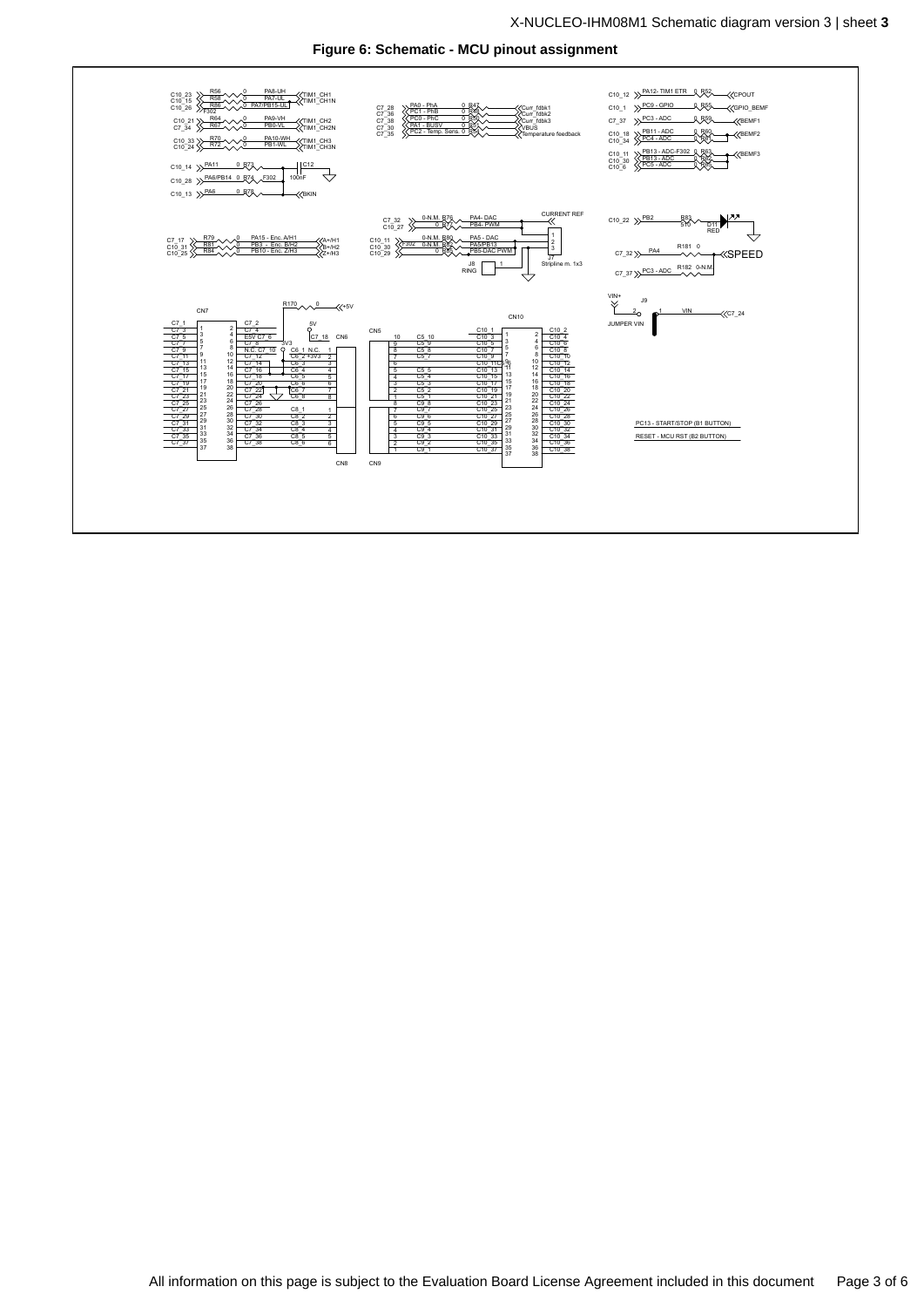### **STMicroelectronics**

### **EVALUATION BOARD LICENSE AGREEMENT**

By using this evaluation board or kit (together with all related software, firmware, components, and documentation provided by ST, "Evaluation Board"), You ("You") are agreeing to be bound by the terms and conditions of this Evaluation Board License Agreement ("Agreement"). Do not use the Evaluation Board until You have read and agreed to this Agreement. Your use of the Evaluation Board constitutes Your acceptance of this Agreement.

## **LICENSE**

STMicroelectronics ("ST") grants You the right to use the enclosed Evaluation Board offering limited features only to evaluate and test ST products solely for Your evaluation and testing purposes in a research and development setting. The Evaluation Board shall not be, in any case, directly or indirectly assembled as a part in any production of Yours as it is solely developed to serve evaluation purposes and has no direct function and is not a finished product. If software and/or firmware is accompanied by a separate end user license agreement ("EULA"), then such software and/or firmware shall be governed by such EULA.

#### **EVALUATION BOARD STATUS**

The Evaluation Board offers limited features allowing You only to evaluate and test the ST products. The Evaluation Board is not intended for consumer or household use. You are not authorized to use the Evaluation Board in any production system, and it may not be offered for sale or lease, or sold, leased or otherwise distributed for commercial purposes. If the Evaluation Board is incorporated in an evaluation system, the evaluation system may be used by You solely for Your evaluation and testing purposes. Such evaluation system may not be offered for sale or lease or sold, leased or otherwise distributed for commercial purposes and must be accompanied by a conspicuous notice as follows: "This device is not, and may not be, offered for sale or lease, or sold or leased or otherwise distributed for commercial purposes".

## **OWNERSHIP AND COPYRIGHT**

Title to the Evaluation Board remains with ST and/or its licensors. You may not remove any copyright or other proprietary rights notices without prior written authorization from ST. You may make one copy of the software and/or firmware of the Evaluation Board for back up or archival purposes provided that You reproduce and apply to such copy any copyright or other proprietary rights notices included on or embedded in the software and/or firmware. You agree to prevent any unauthorized copying in whole or in part of the Evaluation Board.

#### **RESTRICTIONS AND WARNINGS**

Before You handle or use the Evaluation Board, you must carefully review any related documentation provided by ST. Such documentation may contain important warnings. You shall comply with all such warnings and other instructions and employ reasonable safety precautions in using the Evaluation Board. Failure to do so may result in death, personal injury, or property damage. If You have any questions regarding the safe usage of the Evaluation Board, You should contact ST for guidance. You may not sell, assign, sublicense, lease, rent or otherwise distribute the Evaluation Board for commercial purposes, in whole or in part, or use Evaluation Board in a production system, with the exception that if You are an authorized ST distributor, you may resell the Evaluation Board in compliance with the applicable terms and conditions. Except as provided in this Agreement or as explicitly permitted in the documentation of the Evaluation Board, You may not reproduce the Evaluation Board or modify, reverse engineer, de-compile or disassemble its software and/or firmware, in whole or in part.

You shall not use the Evaluation Board in any safety critical or functional safety testing, including but not limited to testing of life supporting, military or nuclear applications. ST expressly disclaims any responsibility for such usage which shall be made at Your sole risk, even if ST has been informed in writing of such usage. Unless expressly designated in writing by ST as suitable for use in testing automotive or aerospace applications, You shall not use the Evaluation Boards in such testing.

According to European Semiconductor Industry Association (ESIA) letter, "ESIA Response on WEEE Review (May 2008) of the Directive 2002/96/EC on Waste Electrical and Electronic Equipment (WEEE)"; Semiconductor products and evaluation and demonstration boards are not in the scope of the Directive 2002/96/EC of the European Parliament and of the Council on waste electrical and electronic equipment (WEEE). Consequently aforementioned products do not have to be registered nor are they subject to the subsequent obligations.

#### **Notice applicable to Evaluation Boards not FCC-Approved**

This kit is designed to allow:

- 1.Product developers to evaluate electronic components, circuitry, or software associated with the kit to determine whether to incorporate such items in a finished product and
- 2.Software developers to write software applications for use with the end product.

This kit is not a finished product and when assembled may not be resold or otherwise marketed unless all required FCC equipment authorizations are first obtained. Operation is subject to the condition that this product not cause harmful interference to licensed radio stations and that this product accept harmful interference. Unless the assembled kit is designed to operate under part 15, part 18 or part 95 of 47 CFR, Chapter I ("FCC Rules"), the operator of the kit must operate under the authority of an FCC license holder or must secure an experimental authorization under part 5 of this chapter.

## **For Evaluation Boards annotated as FEDERAL COMMUNICATIONS COMMISSION (FCC) Part 15 Compliant**

• **FCC Interference Statement for Class A Evaluation Boards:** This equipment has been tested and found to comply with the limits for a Class A digital device, pursuant to part 15 of the FCC Rules. These limits are designed to provide reasonable protection against harmful interference when the equipment is operated in a commercial environment. This equipment generates, uses, and can radiate radio frequency energy and, if not installed and used in accordance with the instruction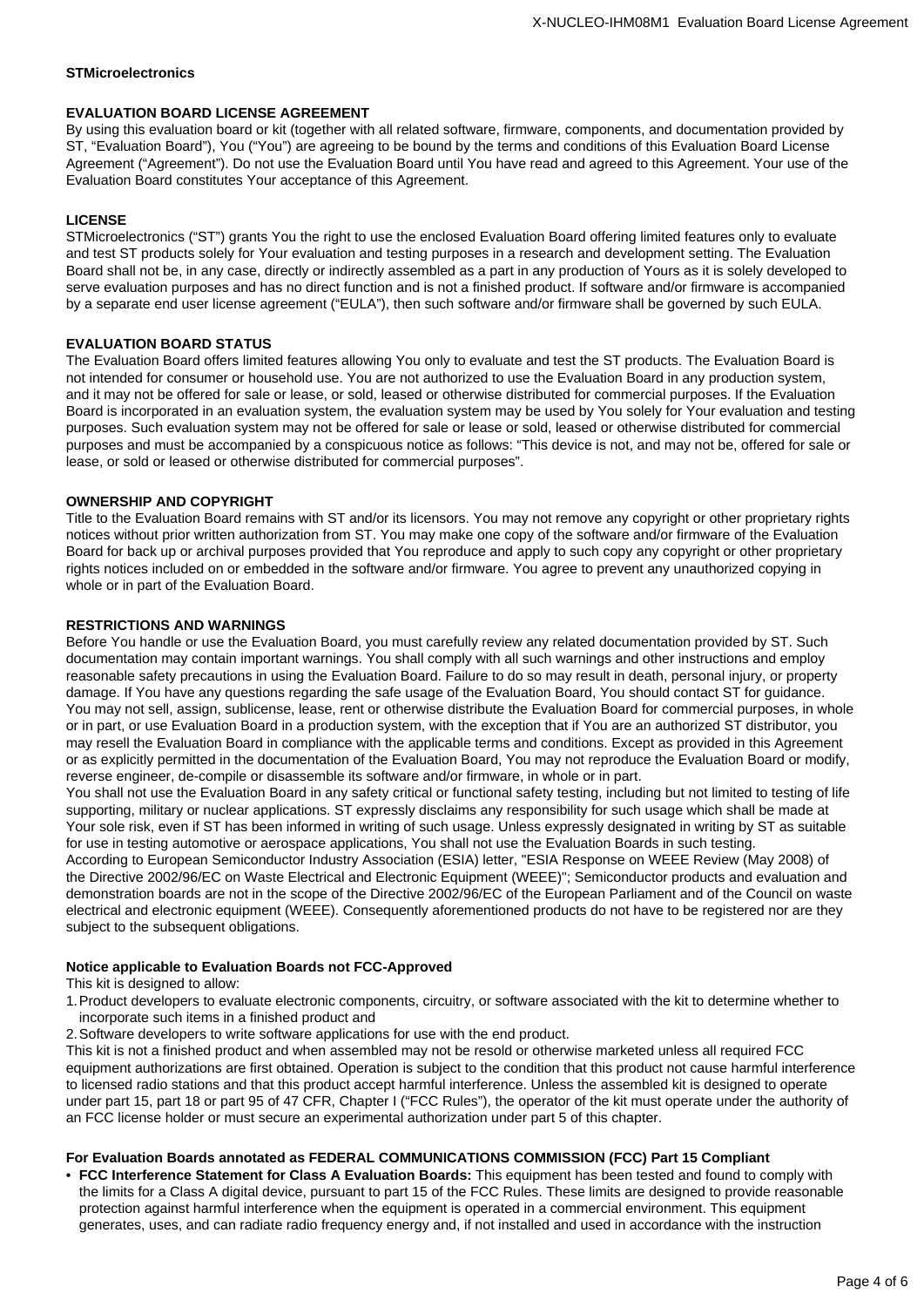manual, may cause harmful interference to radio communications. Operation of this equipment in a residential area is likely to cause harmful interference in which case the user will be required to correct the interference at his own expense.

- **FCC Interference Statement for Class B Evaluation Boards:** This equipment has been tested and found to comply with the limits for a Class B digital device, pursuant to part 15 of the FCC Rules. These limits are designed to provide reasonable protection against harmful interference in a residential installation. This equipment generates, uses and can radiate radio frequency energy and, if not installed and used in accordance with the instructions, may cause harmful interference to radio communications. However, there is no guarantee that interference will not occur in a particular installation. If this equipment does cause harmful interference to radio or television reception, which can be determined by turning the equipment off and on, the user is encouraged to try to correct the interference by one or more of the following measures:
	- Reorient or relocate the receiving antenna.
	- Increase the separation between the equipment and receiver.
	- Connect the equipment to an outlet on a circuit different from that to which the receiver is connected.
	- Consult the dealer or an experienced radio/TV technician for help.
- This device complies with part 15 of the FCC Rules. Operation is subject to the following two conditions: (1) This device may not cause harmful interference, and (2) this device must accept any interference received, including interference that may cause undesired operation. Changes or modifications not expressly approved by the party responsible for compliance could void the user's authority to operate the equipment.

#### **WARRANTY**

ST WARRANTS THAT IT HAS THE RIGHT TO PROVIDE THE EVALUATION BOARD TO YOU. THIS WARRANTY IS PROVIDED BY ST IN LIEU OF ALL OTHER WARRANTIES, WRITTEN OR ORAL, STATUTORY, EXPRESS OR IMPLIED, INCLUDING ANY WARRANTY AS TO MERCHANTABILITY, NON-INFRINGEMENT, FITNESS FOR ANY PARTICULAR PURPOSE, OR UNINTERRUPTED OR ERROR-FREE OPERATION, ALL OF WHICH ARE EXPRESSLY DISCLAIMED. THE EVALUATION BOARD IS PROVIDED "AS IS".

YOU WARRANT TO ST THAT YOU WILL ENSURE THE EVALUATION BOARD IS USED ONLY BY ELECTRONICS EXPERTS WHO UNDERSTAND THE DANGERS OF HANDLING AND USING SUCH ITEMS, YOU ASSUME ALL RESPONSIBILITY AND LIABILITY FOR ANY IMPROPER OR UNSAFE HANDLING OR USE OF THE EVALUATION BOARD BY YOU, YOUR EMPLOYEES, AFFILIATES, CONTRACTORS, AND DESIGNEES.

## **LIMITATION OF LIABILITIES**

IN NO EVENT SHALL ST BE LIABLE TO YOU, WHETHER IN CONTRACT, TORT (INCLUDING NEGLIGENCE), STRICT LIABILITY, OR ANY OTHER LEGAL THEORY, FOR ANY INDIRECT, SPECIAL, CONSEQUENTIAL, INCIDENTAL, PUNITIVE, OR EXEMPLARY DAMAGES WITH RESPECT TO ANY MATTERS RELATING TO THIS AGREEMENT, REGARDLESS OF WHETHER ST HAS BEEN ADVISED OF THE POSSIBILITY OF THE SAME. IN NO EVENT SHALL ST'S LIABILITY ARISING OUT OF THIS AGREEMENT IN THE AGGREGATE EXCEED THE AMOUNT PAID BY YOU UNDER THIS AGREEMENT FOR THE PURCHASE OF THE EVALUATION BOARD, OR TEN UNITED STATES DOLLARS (\$10.00) IF NO PURCHASE PRICE WAS PAID.

## **INDEMNIFICATION**

You shall, at Your expense, defend ST and its Affiliates against a claim or action brought by a third party for infringement or misappropriation of any patent, copyright, trade secret or other intellectual property right of a third party to the extent resulting from (1) Your combination of the Evaluation Board with any other component, system, software, or firmware, (2) Your modification of the Evaluation Board, or (3) Your use of the Evaluation Board in a manner not permitted under this Agreement. You shall indemnify ST and its Affiliates against and pay any resulting costs and damages finally awarded against ST or its Affiliates or agreed to in any settlement, provided that You have sole control of the defense and settlement of the claim or action, and ST cooperates in the defense and furnishes all related evidence under its control at Your expense. ST will be entitled to participate in the defense of such claim or action and to employ counsel at its own expense.

"Affiliates" means any corporation or other entity directly or indirectly controlled by, controlling or under common control with the entity in question, for so long as such ownership exists. "Control" means the direct or indirect beneficial ownership of more than fifty (50%) percent of the stock or other equity interests entitled to vote for the election of directors or an equivalent governing body. Any such corporation or other legal entity shall be deemed to be an Affiliate of such Party only as long as such Control exists.

#### **TERMINATION**

ST may terminate this Agreement without notice if You breach this Agreement. Upon termination, You shall immediately destroy or return all copies of the software, firmware, and documentation of the Evaluation Board to ST and certify in writing to ST that You have done so.

# **APPLICABLE LAW AND JURISDICTION**

This Agreement shall be governed, construed and enforced in accordance with the laws of Switzerland, without regard to its conflict of laws rules. The UN Convention on Contracts for the International Sale of Goods shall not apply to this Agreement. In case of dispute and in the absence of an amicable settlement, the only competent jurisdiction shall be the Courts of Geneva, Switzerland. Any breach of this Agreement by You may result in irreparable damage to ST for which ST will not have an adequate remedy at law. Accordingly, in addition to any other remedies and damages available, You acknowledge and agree that ST may immediately seek enforcement of this Agreement in any jurisdiction by means of specific performance or injunction, without any requirement to post a bond or other security.